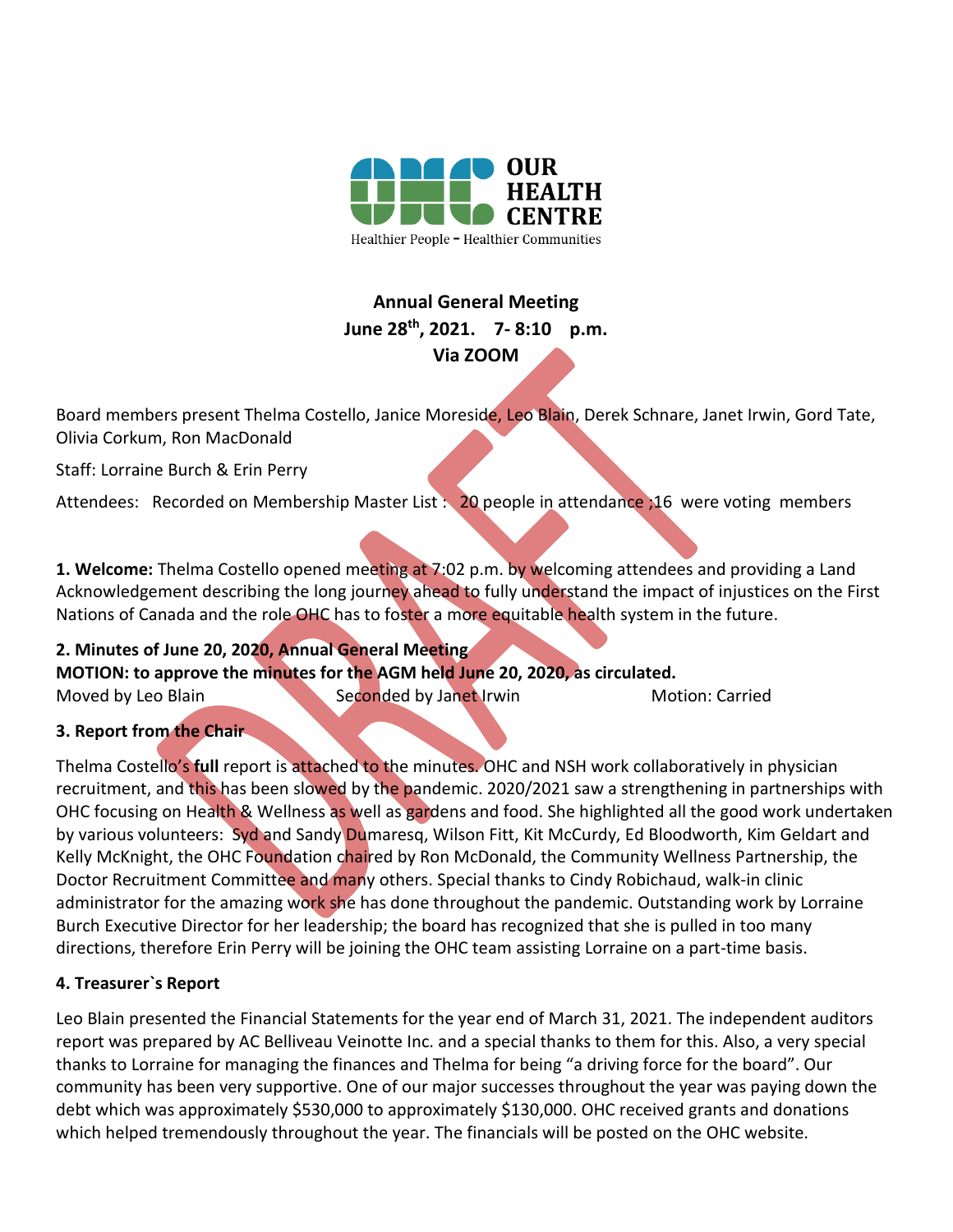#### Comment from Thelma

1. OHC should be looking at a capital reserve for building infrastructure in the future.

Comment from Gretchen McCurdy

2. Please explain the balance of the debt. Leo replied that 50 K of the GIC of 330K was held back to service the debit going forward; the balance of the debt is approximately \$130,000.00

# **MOTION: to accept the financial report**

# Moved by Gretchen McCurdy Seconded by Janice Moreside Motion: Carried

#### **5.Report from the General Manager**

Lorraine Burch's full report is attached to the minutes. Thelma and the OHC Association Board along with the volunteer committees and NS Health staff have been such a tremendous support during the pandemic. Lorraine highlighted the new partnerships and programs that were introduced this year, specifically our partnership with NSH and how we can help to service our community better. AAFTER A NUKBER OF YEARS There are no major capital expense building projects on the horizon, just regular maintenance and upkeep. We had good success with grant applications; received 3 United Way grants to support the work of the Musical Friends/Growing Friends collective. Special thanks to Cindy Robichaud and our Walk-in clinic doctors and nurse practitioners for all the support throughout the past year. The Community Check In project was launched; Cindy called all patients over the age of 60 to let them know that the Walk-in clinic would remain open during the pandemic, to ask how OHC might assist them with any fears or concerns- in total Cindy asked 12 questions. A research team from NS Health and Dalhousie will assess the data collected from the over 1000 calls Cindy made. This summer OHC will have an opportunity to apply for funding that has been provided to the Nova Scotia Association of Community Health Centres to help with vaccine education thanks to a grant from the Public Health Agency of Canada. We are awaiting response from an application to Bell Let's Talk that will mean we can open a Mental Health Walk-in clinic if the grant is approved. Lots of exciting work ahead! Thelma added that we were able to provide Chester Playhouse with a space in our community room over the summer months.

### **6. Report from the Foundation**

Ron McDonald report is attached to the minutes. Ron summarized the work of the Foundation and thanked its dedicated Board members; the continued support from Lorraine and our from community. He pointed out that the Foundation has grown immensely in the last five years and is looking forward to building on the momentum created. Memorial and regular donations up more than 25,000, fundraising more than doubled our results from the previous year. Moving to Canada Helps as our online platform for donors. Can be found on our website under the Foundation tab. Special thanks to Janice Moreside. Board also sends a special thanks to John Chandler for the last two years of service.

**7. Report from NSH**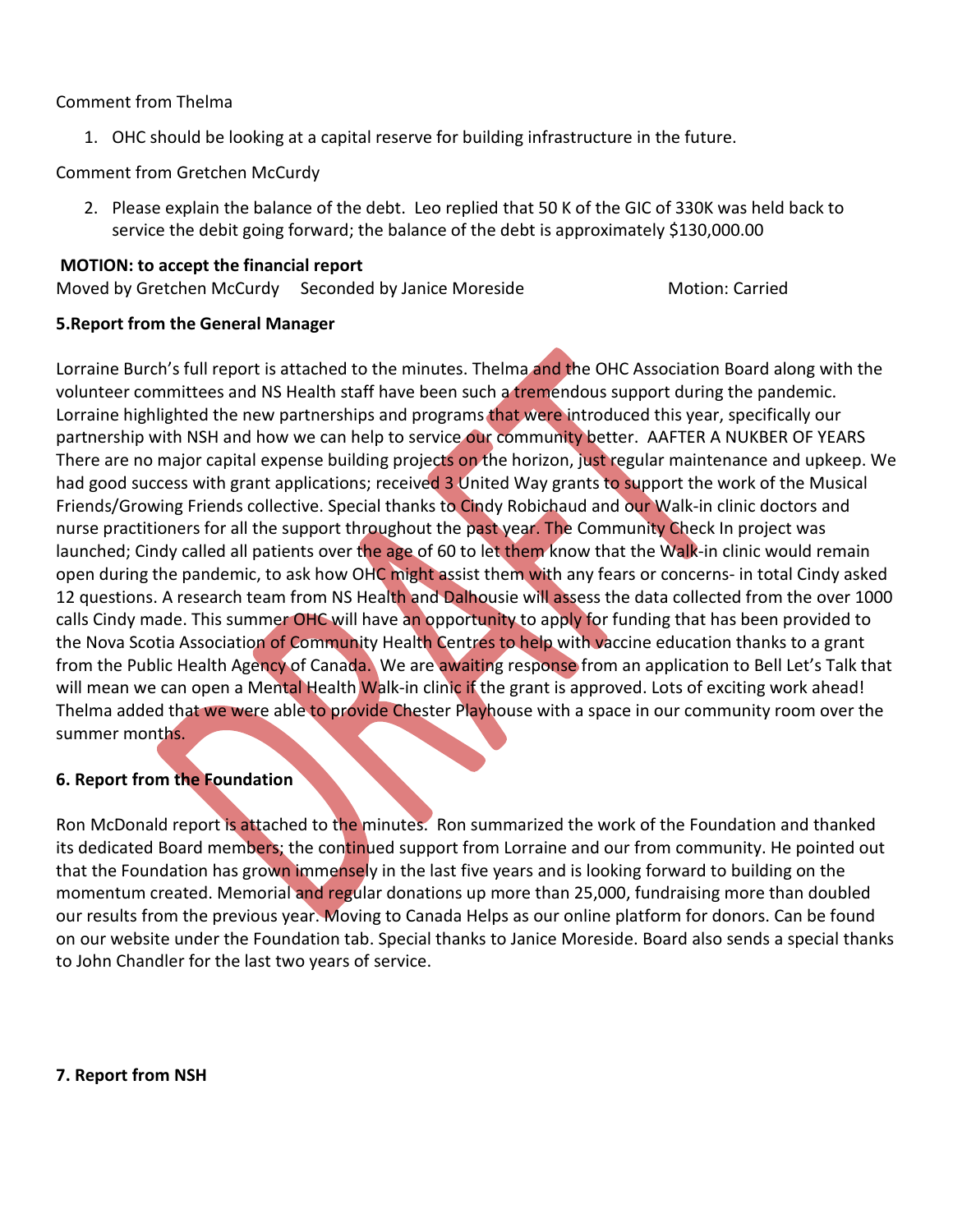Joanne Wentzell, Director of Primary Health Care for the Western Zone and Margo Walsh-Leaman, OHC forst floor Collaborative Care clinic manager attended the Zoom call on behalf of NS Heath. Tanya Nixo, VP of Operations for NSH Western Zone sent her regrets and is looking forward to her tour of OHC. Report will be attached to the minutes. Prior to the pandemic NSH and OHC refreshed their partnership agreement. Everyone is looking forward to working together in establishing a process for community rounds and information sharing, community check in program and shared indicators. Thank you, Lorraine for the warm welcome and assistance you provide.

#### Comment from Gretchen McCurdy

Wonderful to have the partnership and sharing of information, congratulations to all for working together so well. Thank you from all of us in this area.

Moved by Derek Schnare Seconded by Janet Irwin Motion: Carried

### **9. Report from Gord Tate on Vision, Mission & our Five Guiding Principles**

A Vision, Mission and Guiding Principles document should encompass an organization`s values and, for OHC, place it in the center of the health system ecosystem. At the end of the day a document like this should be the heart of any Board and be the reference tool for all major decisions. Through discussions with a small working group of our board members this new document was created. Gord reviewed each of the 5 new Guiding Principles.

#### Comment from Thelma

OHC made a conscious decision to improve on inclusion and diversity initiatives, decide what excellence means and how we can measure it, and find better ways to collaborate and communicate. This document will act as guide for all the work ahead. Thanks to Gord Tate and Janet Irwin for their leadership.

**MOTION: To approve the reports from the Chair, Executive Director, and the Foundation** Moved by Derek Schnare Seconded by Janet Irwin Motion: Carried

#### **10. Election of Board Members from Derek Schnare**

#### **MOTION: to reappoint Board members, Gord Tate and Olivia Corkum to the Board for an additional 3 -year term.**

Derek Schnare read the bio's for Gord Tate and Olivia Corkum and said that the Board would benefit greatly from their involvement.

Motion: Carried, all members in agreeance

#### **11. Q and A session**

Jim Muckle- outlined potential opportunities for creating programs focused on Brain Health. Possible threeway partnership with local schools, health care staff and law enforcement. Joanne Wentzell was not aware of any resources available through NSH, but she would investigate it. Margo Walsh-Leaman spoke about the Better Program that the two Family Practice Nurses at OHC are working on – this will help patients with